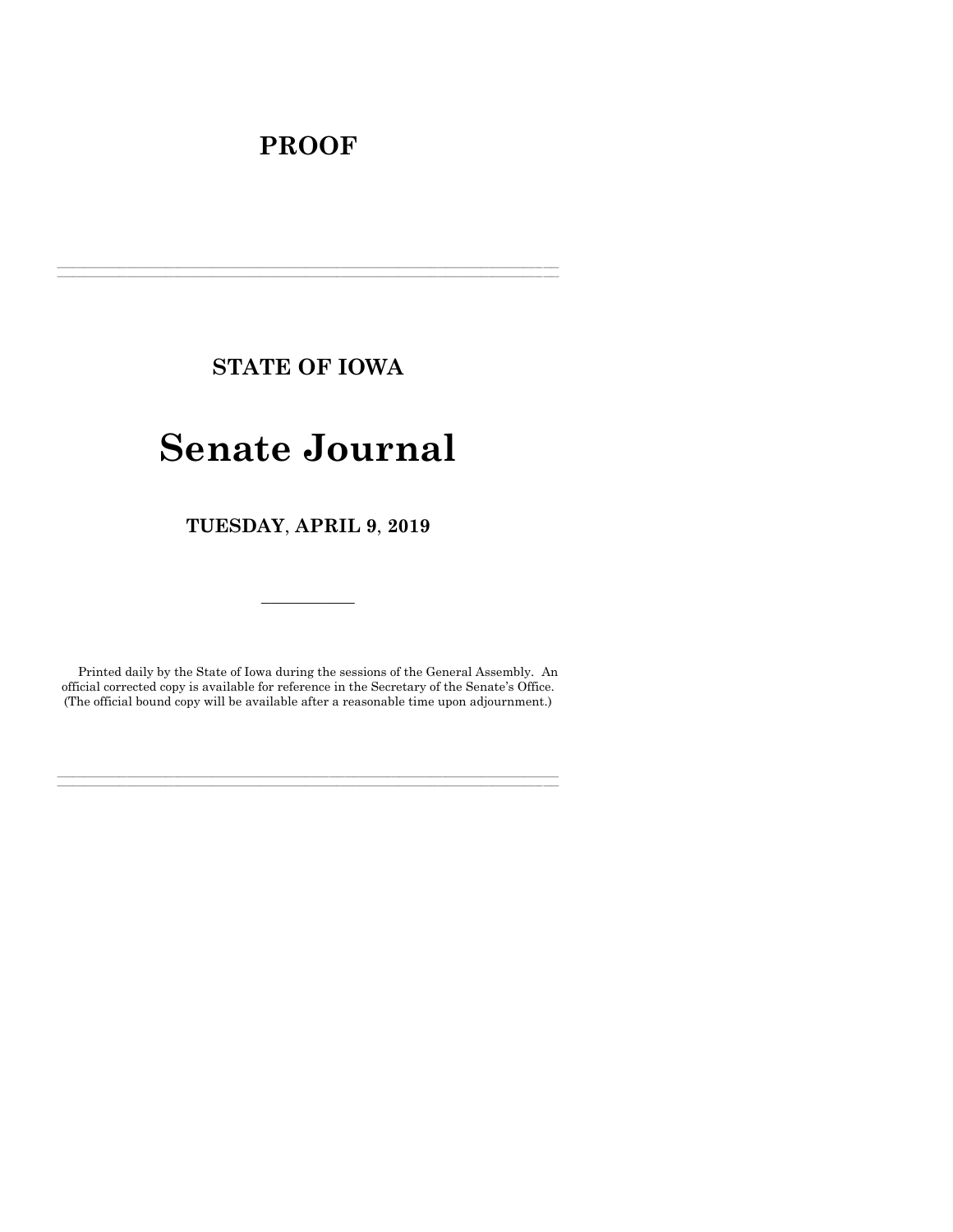# **JOURNAL OF THE SENATE**

 $\frac{1}{2}$ 

EIGHTY-SIXTH CALENDAR DAY FIFTIETH SESSION DAY

Senate Chamber Des Moines, Iowa, Tuesday, April 9, 2019

The Senate met in regular session at 9:00 a.m., President Schneider presiding.

Prayer was offered by Reverend Dr. Steve Turner, president of Iowa District West, The Lutheran Church–Missouri Synod in Fort Dodge, Iowa. He was the guest of Senator Kraayenbrink.

# PLEDGE OF ALLEGIANCE

The Pledge of Allegiance was led by Senate Page Ami Penquite.

The Journal of Monday, April 8, 2019, was approved.

#### RECESS

On motion of Senator Whitver, the Senate recessed at 9:03 a.m. until the completion of a meeting of the committee on Rules and Administration.

#### RECONVENED

The Senate reconvened at 9:06 a.m., President Schneider presiding.

#### FINAL COMMITTEE REPORT OF BILL ACTION

#### **RULES AND ADMINISTRATION**

**Bill Title:** [SENATE RESOLUTION 19,](https://www.legis.iowa.gov/legislation/BillBook?ga=88&ba=SR19) a resolution for congratulating and honoring University of Iowa wrestler Spencer Lee for his outstanding wrestling accomplishments, including a second consecutive National Collegiate Athletic Association wrestling championship title at the 125 pound weight-class.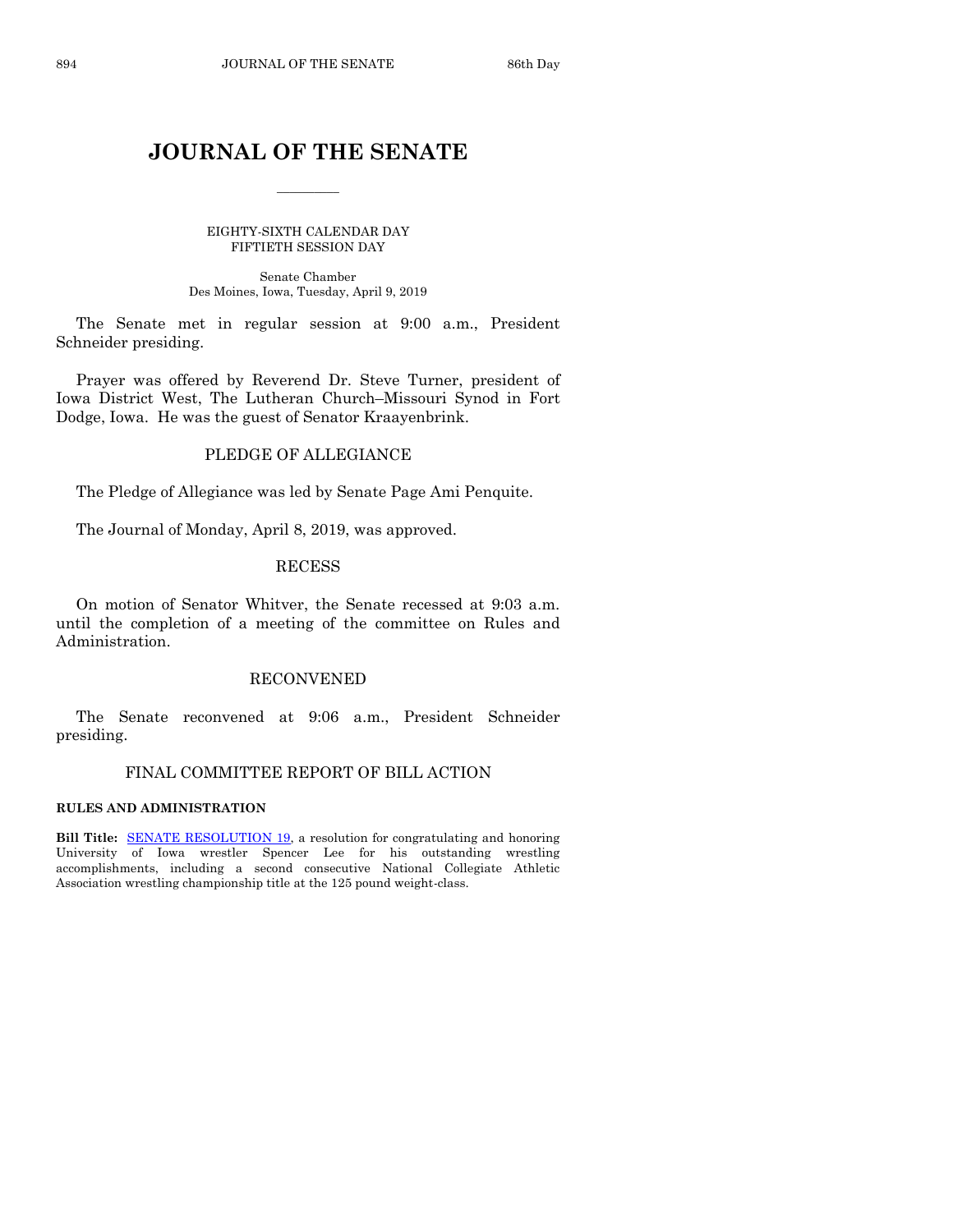**Recommendation:** DO PASS.

**Final Vote:** Yeas, 10: Whitver, Schneider, Petersen, Behn, Bolkcom, Chapman, Jochum, Ragan, Sinclair, and R. Smith. Nays, none. Absent, 1: Feenstra.

**Fiscal Note:** NOT REQUIRED UNDER JOINT RULE 17.

# CONSIDERATION OF RESOLUTION (Regular Calendar)

Senator Whitver asked and received unanimous consent to take up for consideration [Senate Resolution 19.](https://www.legis.iowa.gov/legislation/BillBook?ga=88&ba=SR19)

#### **[Senate Resolution 19](https://www.legis.iowa.gov/legislation/BillBook?ga=88&ba=SR19)**

On motion of Senator Kinney, **Senate [Resolution 19](https://www.legis.iowa.gov/legislation/BillBook?ga=88&ba=SR19)**, a resolution for congratulating and honoring University of Iowa wrestler Spencer Lee for his outstanding wrestling accomplishments, including a second consecutive National Collegiate Athletic Association wrestling championship title at the 125 pound weight-class, with report of committee recommending passage, was taken up for consideration.

Senator Kinney moved the adoption of [Senate Resolution 19,](https://www.legis.iowa.gov/legislation/BillBook?ga=88&ba=SR19) which motion prevailed by a voice vote.

The Senate stood at ease at 9:15 a.m. until the fall of the gavel for the purpose of party caucuses.

The Senate resumed session at 10:22 a.m., President Schneider presiding.

# LEAVES OF ABSENCE

Leaves of absence were granted as follows:

Senator Feenstra, until he arrives, on request of Senator Whitver; and Senator Bisignano, until he arrives, on request of Senator Petersen.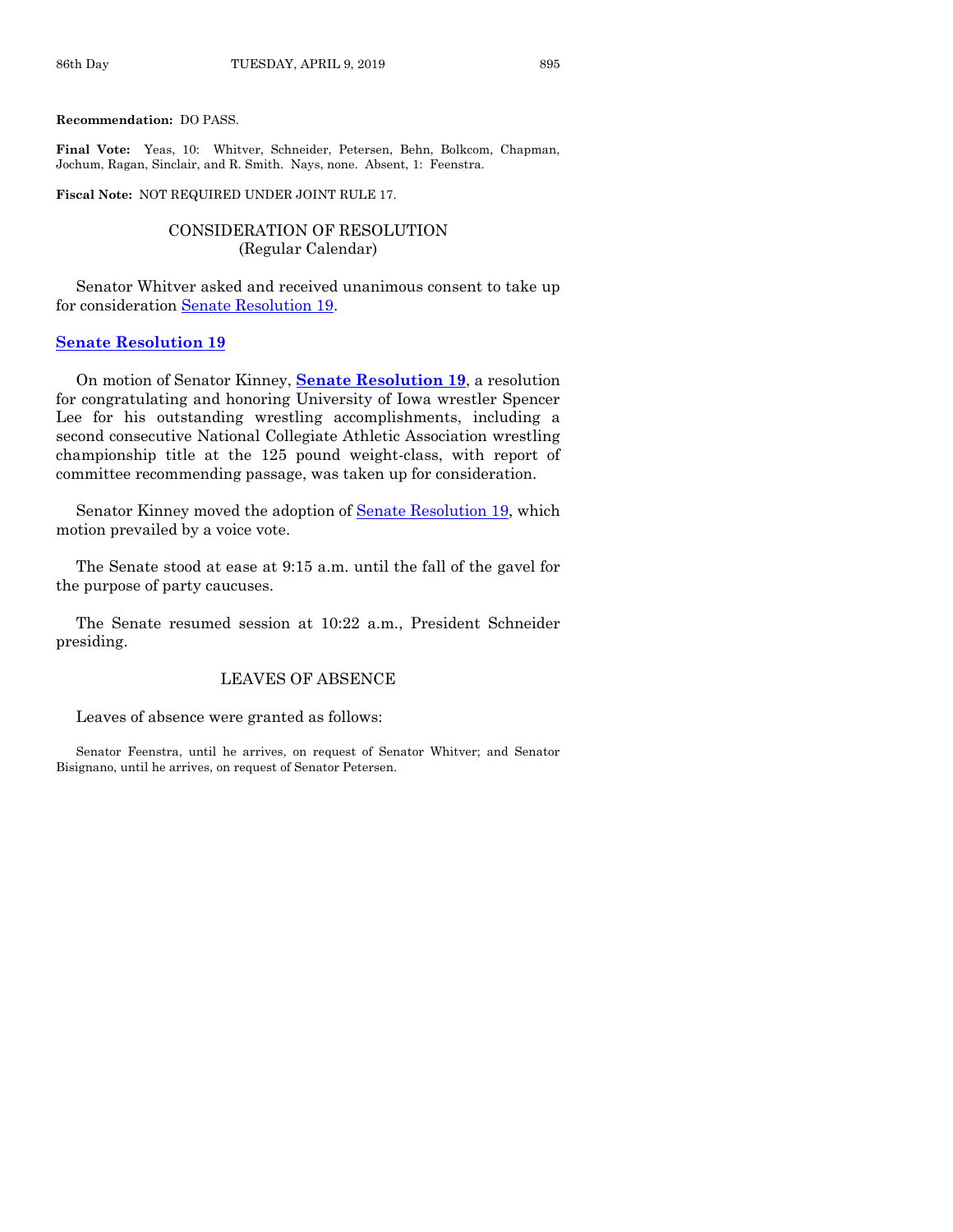# CONFIRMATION OF GOVERNOR'S APPOINTMENTS (Individual Confirmation Calendar)

Senator Whitver called up the appointment of Chris Kramer as Director of the Department of Cultural Affairs, placed on the Individual Confirmation Calendar on March 26, 2019, found on page 753 of the Senate Journal.

Senator R. Smith moved that the foregoing appointment be confirmed by the Senate.

On the question "Shall the appointee be confirmed?" the vote was:

Yeas, 48:

| <b>Behn</b><br>Brown | <b>Bolkcom</b><br>Carlin | <b>Boulton</b><br>Celsi | Breitbach<br>Chapman |
|----------------------|--------------------------|-------------------------|----------------------|
| Costello             | Cournover                | Dawson                  | Dotzler              |
| Edler                | Garrett                  | Giddens                 | Greene               |
| Guth                 | Hogg                     | Jochum                  | Johnson              |
| Kapucian             | Kinney                   | Koelker                 | Kraayenbrink         |
| Lofgren              | Lykam                    | Mathis                  | Miller-Meeks         |
| Nunn                 | Petersen                 | Quirmbach               | Ragan                |
| Rozenboom            | Schneider                | <b>Schultz</b>          | Segebart             |
| Shipley              | Sinclair                 | Smith, J.               | Smith, R.            |
| Sweeney              | Taylor, R.               | Taylor, T.              | Wahls                |
| Whiting              | Whitver                  | Zaun                    | Zumbach              |

Nays, none.

```
Absent, 2:
```
Bisignano Feenstra

The appointee, having received a two-thirds vote, was declared to have been confirmed by the Senate.

Senator Whitver called up the appointment of Debi Durham as Director of the Economic Development Authority, placed on the Individual Confirmation Calendar on April 2, 2019, found on page 843 of the Senate Journal.

Senator R. Smith moved that the foregoing appointment be confirmed by the Senate.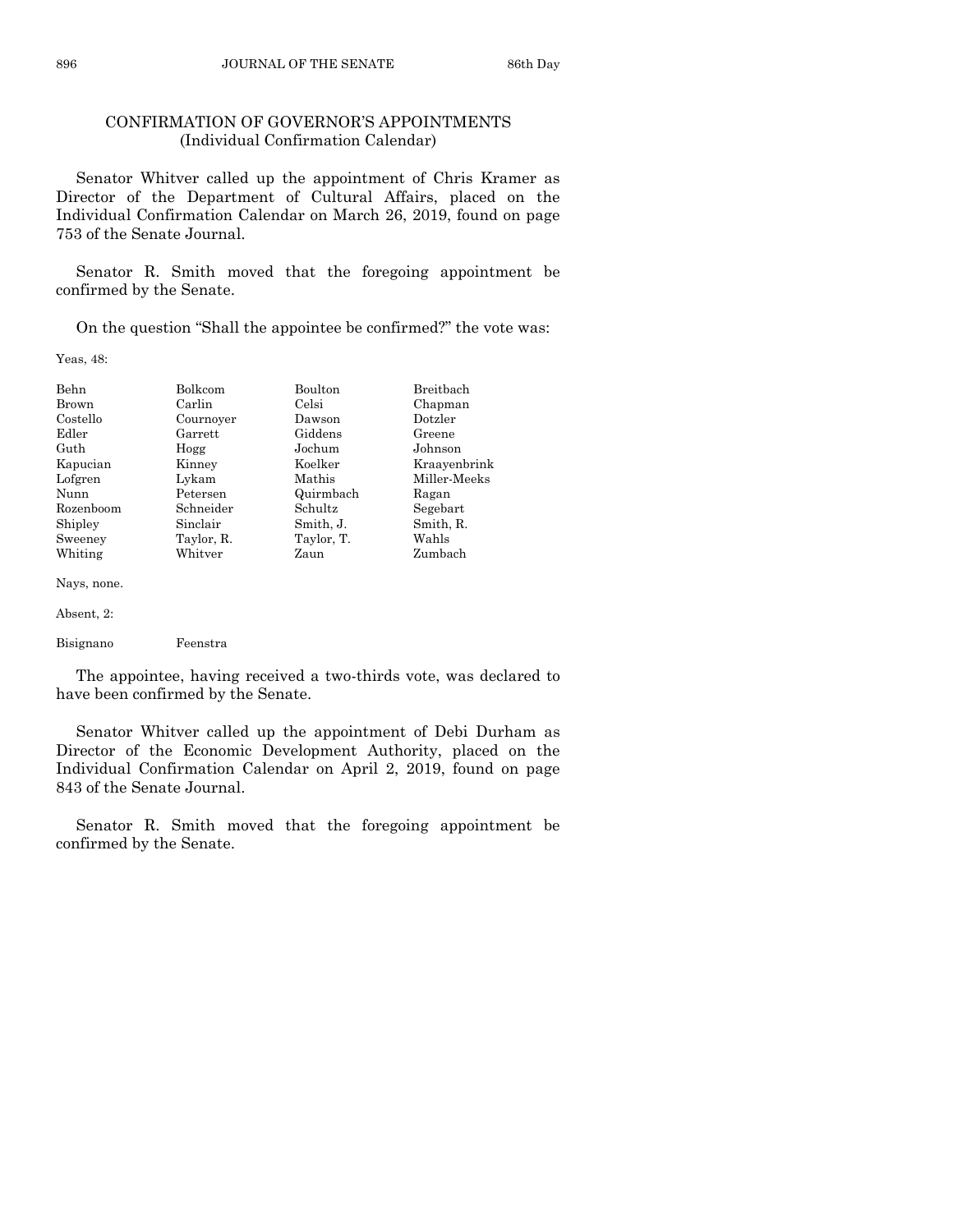#### On the question "Shall the appointee be confirmed?" the vote was:

Yeas, 48:

| Bolkcom    | Boulton    | Breitbach    |
|------------|------------|--------------|
| Carlin     | Celsi      | Chapman      |
| Cournover  | Dawson     | Dotzler      |
| Garrett    | Giddens    | Greene       |
| Hogg       | Jochum     | Johnson      |
| Kinney     | Koelker    | Kraayenbrink |
| Lykam      | Mathis     | Miller-Meeks |
| Petersen   | Quirmbach  | Ragan        |
| Schneider  | Schultz    | Segebart     |
| Sinclair   | Smith, J.  | Smith, R.    |
| Taylor, R. | Taylor, T. | Wahls        |
| Whitver    | Zaun       | Zumbach      |
|            |            |              |

Nays, none.

| ,,,,       |          |  |  |
|------------|----------|--|--|
| Bisignano  | Feenstra |  |  |
| Absent, 2: |          |  |  |
|            |          |  |  |

The appointee, having received a two-thirds vote, was declared to have been confirmed by the Senate.

Senator Whitver called up the appointment of Phil Hemingway as a member of the Board of Educational Examiners, placed on the Individual Confirmation Calendar on April 1, 2019, found on page 818 of the Senate Journal.

Senator Cournoyer moved that the foregoing appointment be confirmed by the Senate.

On the question "Shall the appointee be confirmed?" the vote was:

Yeas, 31:

| Behn         | Breitbach | Brown        | Carlin   |
|--------------|-----------|--------------|----------|
| Chapman      | Costello  | Cournoyer    | Dawson   |
| Edler        | Garrett   | Greene       | Guth     |
| Johnson      | Kapucian  | Kinney       | Koelker  |
| Kraayenbrink | Lofgren   | Miller-Meeks | Nunn     |
| Rozenboom    | Schneider | Schultz      | Segebart |
| Shipley      | Sinclair  | Smith, R.    | Sweeney  |
| Whiting      | Zaun      | Zumbach      |          |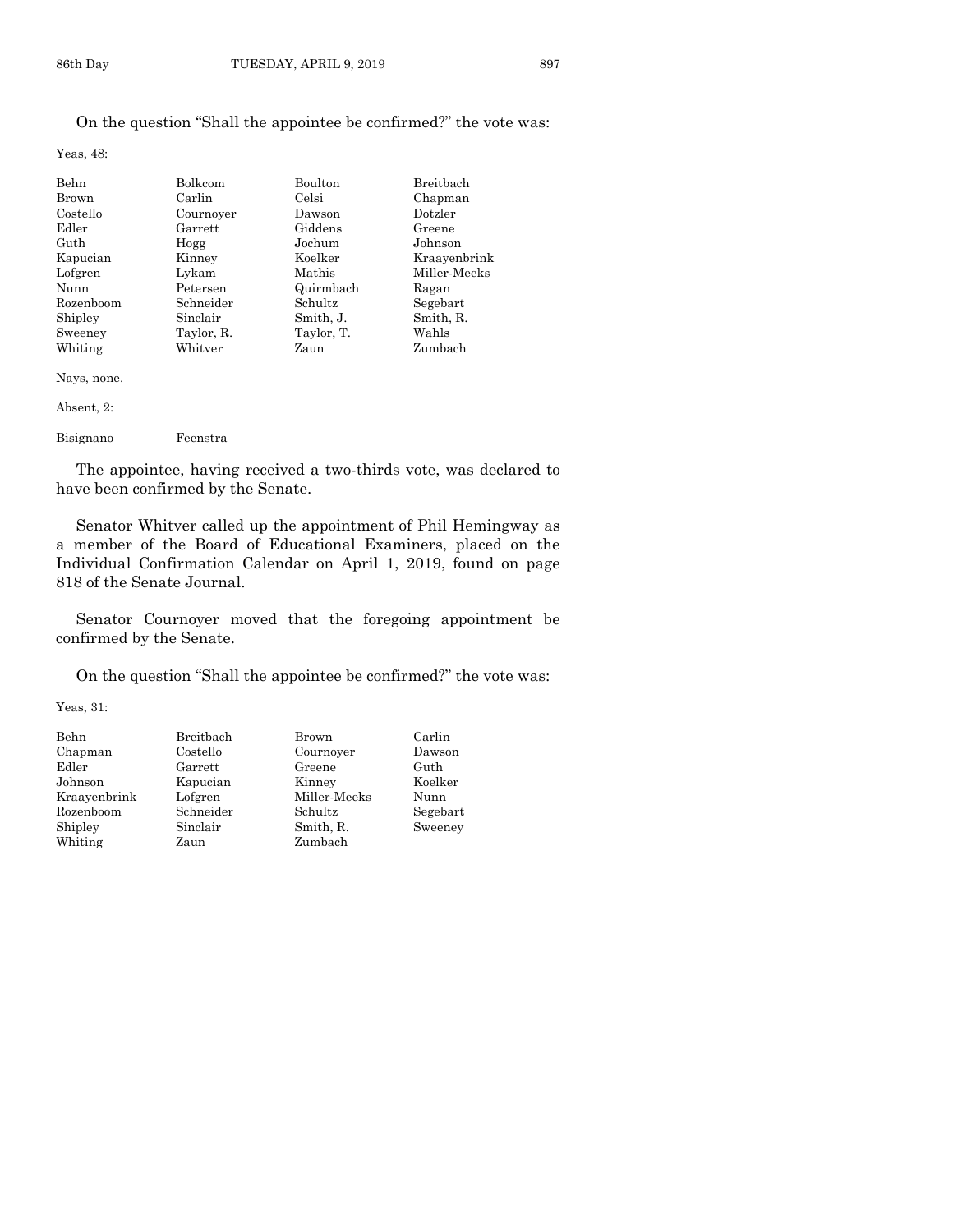Nays, 17:

| Bolkcom   | Boulton    | Celsi      | Dotzler |
|-----------|------------|------------|---------|
| Giddens   | Hogg       | Jochum     | Lykam   |
| Mathis    | Petersen   | Quirmbach  | Ragan   |
| Smith. J. | Taylor, R. | Taylor, T. | Wahls   |
| Whitver   |            |            |         |

Absent, 2:

Bisignano Feenstra

The appointee, having failed to receive a two-thirds vote, was declared to have not been confirmed by the Senate.

Senator Whitver called up the appointment of Rod Roberts as Labor Commissioner, placed on the Individual Confirmation Calendar on April 3, 2019, found on page 853 of the Senate Journal.

Senator Carlin moved that the foregoing appointment be confirmed by the Senate.

On the question "Shall the appointee be confirmed?" the vote was:

Yeas, 48:

| Behn        | Bolkcom    | Boulton    | Breithach    |
|-------------|------------|------------|--------------|
| Brown       | Carlin     | Celsi      | Chapman      |
| Costello    | Cournoyer  | Dawson     | Dotzler      |
| Edler       | Garrett    | Giddens    | Greene       |
| Guth        | Hogg       | Jochum     | Johnson      |
| Kapucian    | Kinney     | Koelker    | Kraayenbrink |
| Lofgren     | Lykam      | Mathis     | Miller-Meeks |
| Nunn        | Petersen   | Quirmbach  | Ragan        |
| Rozenboom   | Schneider  | Schultz    | Segebart     |
| Shipley     | Sinclair   | Smith, J.  | Smith, R.    |
| Sweeney     | Taylor, R. | Taylor, T. | Wahls        |
| Whiting     | Whitver    | Zaun       | Zumbach      |
| Nays, none. |            |            |              |

Absent, 2:

Bisignano Feenstra

The appointee, having received a two-thirds vote, was declared to have been confirmed by the Senate.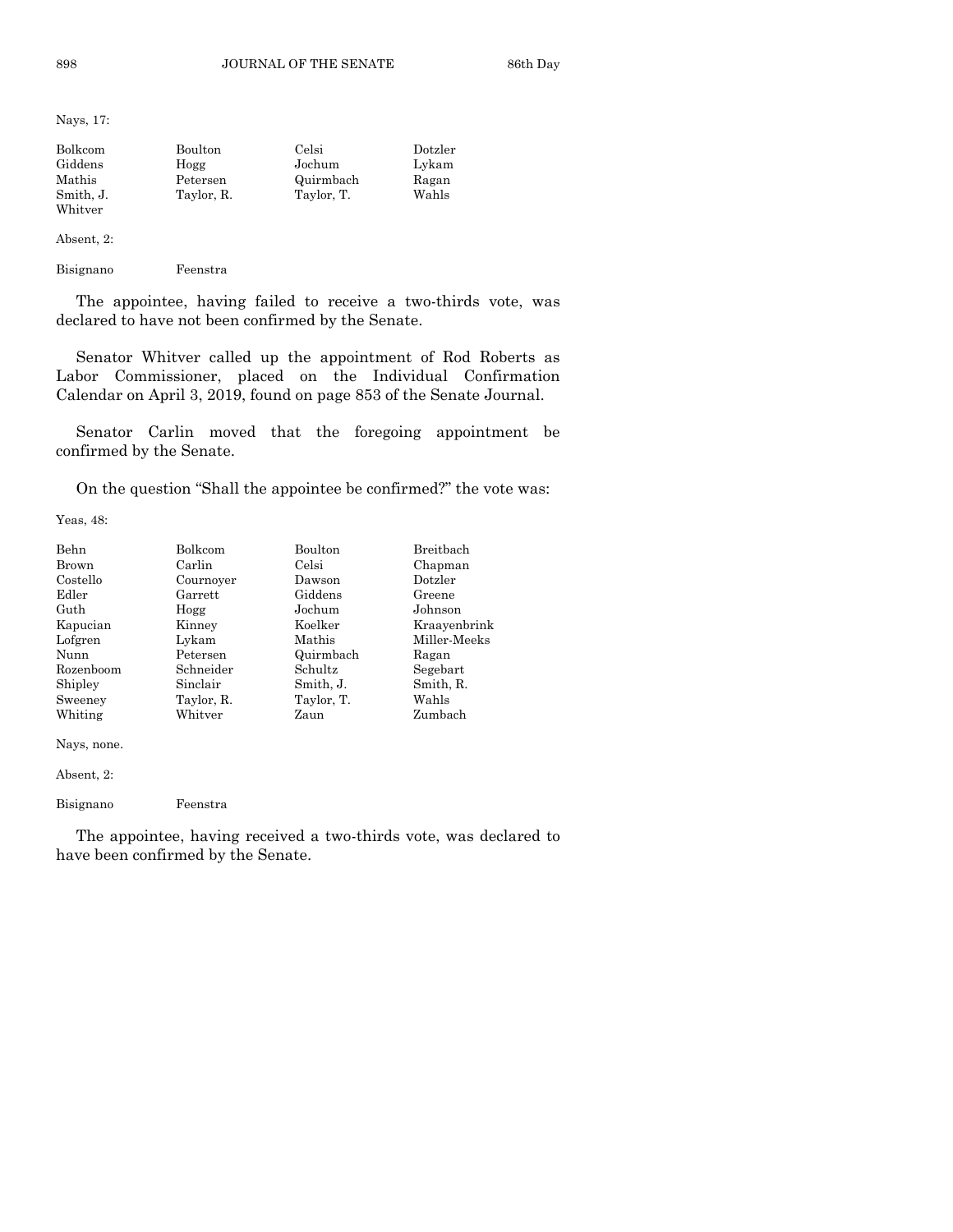# CONSIDERATION OF BILLS (Unfinished Business Calendar)

Senator Whitver asked and received unanimous consent to take up for consideration Senate Files 329, 368, and 379.

#### **[Senate File 329](https://www.legis.iowa.gov/legislation/BillBook?ga=88&ba=SF329)**

On motion of Senator Garrett, **[Senate File 329](https://www.legis.iowa.gov/legislation/BillBook?ga=88&ba=SF329)**, a bill for an act relating to expert witness testimony in child sexual abuse and child endangerment cases, placed on the Unfinished Business Calendar on April 4, 2019, was taken up for consideration.

Senator Garrett moved that the bill be read the last time now and placed upon its passage, which motion prevailed by a voice vote, and the bill was read the last time.

On the question "Shall the bill pass?" [\(S.F. 329\)](https://www.legis.iowa.gov/legislation/BillBook?ga=88&ba=SF329), the vote was:

Yeas, 48:

| Behn      | <b>Bolkcom</b> | <b>Boulton</b> | <b>Breithach</b> |
|-----------|----------------|----------------|------------------|
| Brown     | Carlin         | Celsi          | Chapman          |
| Costello  | Cournover      | Dawson         | Dotzler          |
| Edler     | Garrett        | Giddens        | Greene           |
| Guth      | Hogg           | Jochum         | Johnson          |
| Kapucian  | Kinney         | Koelker        | Kraayenbrink     |
| Lofgren   | Lykam          | Mathis         | Miller-Meeks     |
| Nunn      | Petersen       | Quirmbach      | Ragan            |
| Rozenboom | Schneider      | Schultz        | Segebart         |
| Shipley   | Sinclair       | Smith, J.      | Smith, R.        |
| Sweeney   | Taylor, R.     | Taylor, T.     | Wahls            |
| Whiting   | Whitver        | Zaun           | Zumbach          |

Nays, none.

Absent, 2:

Bisignano Feenstra

The bill, having received a constitutional majority, was declared to have passed the Senate and the title was agreed to.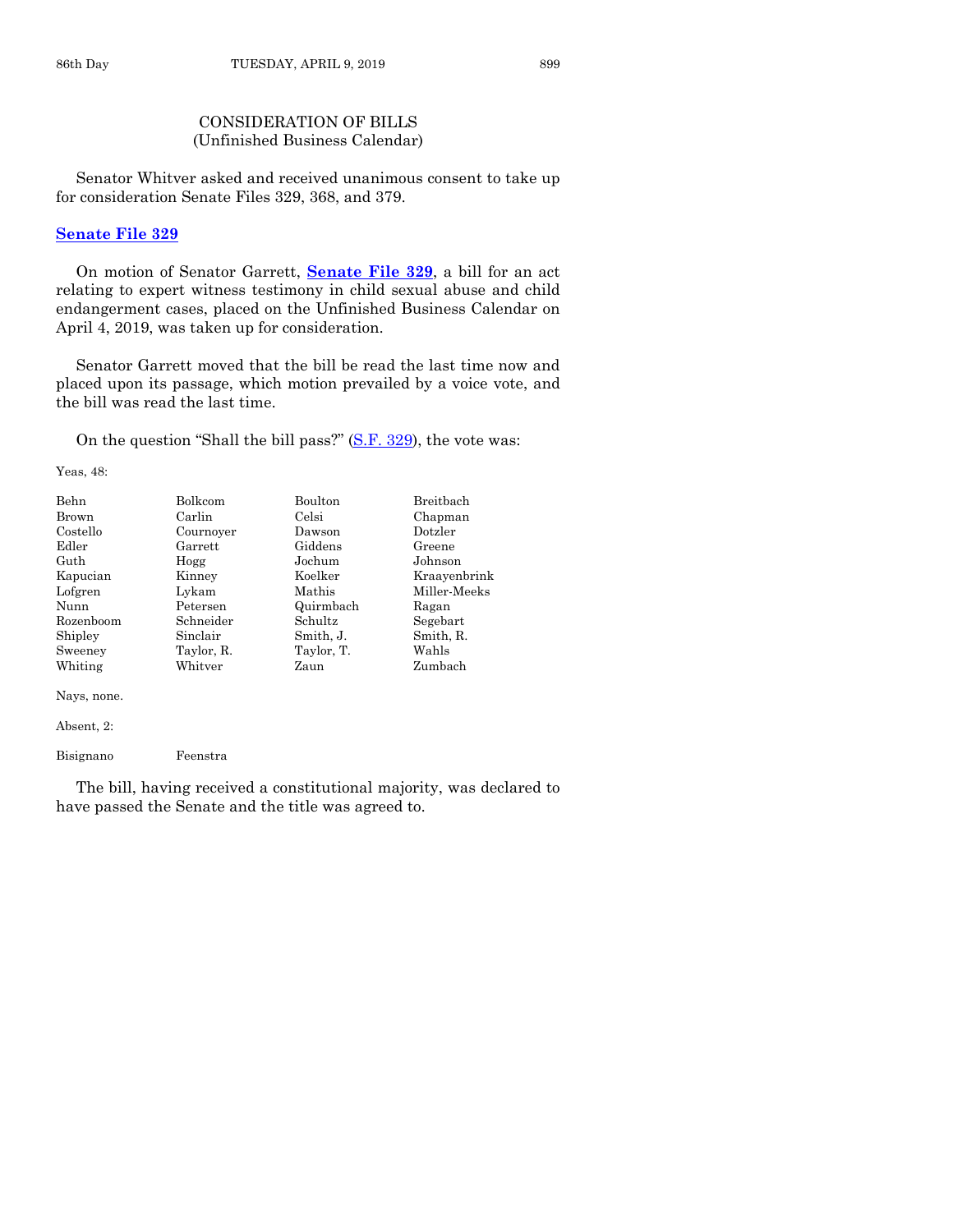#### **[Senate File 368](https://www.legis.iowa.gov/legislation/BillBook?ga=88&ba=SF368)**

On motion of Senator Chapman, **[Senate File 368](https://www.legis.iowa.gov/legislation/BillBook?ga=88&ba=SF368)**, a bill for an act relating to restrictions on lawful preexisting nonconforming uses by cities and counties, placed on the Unfinished Business Calendar on April 4, 2019, was taken up for consideration.

Senator Chapman offered amendment S-[3071,](https://www.legis.iowa.gov/legislation/BillBook?ga=88&ba=S3071) filed by him on March 25, 2019, striking and replacing everything after the enacting clause and amending the title page of the bill, and moved its adoption.

Amendment  $S-3071$  $S-3071$  was adopted by a voice vote.

Senator Chapman asked and received unanimous consent that **[House File 701](https://www.legis.iowa.gov/legislation/BillBook?ga=88&ba=HF701)** be **substituted** for **[Senate File 368](https://www.legis.iowa.gov/legislation/BillBook?ga=88&ba=SF368)**.

#### **[House File 701](https://www.legis.iowa.gov/legislation/BillBook?ga=88&ba=HF701)**

On motion of Senator Chapman, **[House File 701](https://www.legis.iowa.gov/legislation/BillBook?ga=88&ba=HF701)**, a bill for an act relating to restrictions on lawful preexisting nonconforming uses by cities and counties, placed on the Unfinished Business Calendar on April 4, 2019, was taken up for consideration.

Senator Chapman moved that the bill be read the last time now and placed upon its passage, which motion prevailed by a voice vote, and the bill was read the last time.

On the question "Shall the bill pass?" [\(H.F.](https://www.legis.iowa.gov/legislation/BillBook?ga=88&ba=HF701) 701), the vote was:

Yeas, 35:

Behn Breitbach Brown Carlin Chapman Costello Cournoyer Dawson Edler Garrett Greene Guth<br>Johnson Kapucian Kinney Koelker Johnson Kapucian Kinney Nunn Rozenboom Schneider Schultz Segebart Shipley Sinclair Smith, R. Sweeney Taylor, R. Taylor, T. Whiting Whitver Zaun Zambach

Kraayenbrink Lofgren Lykam Miller-Meeks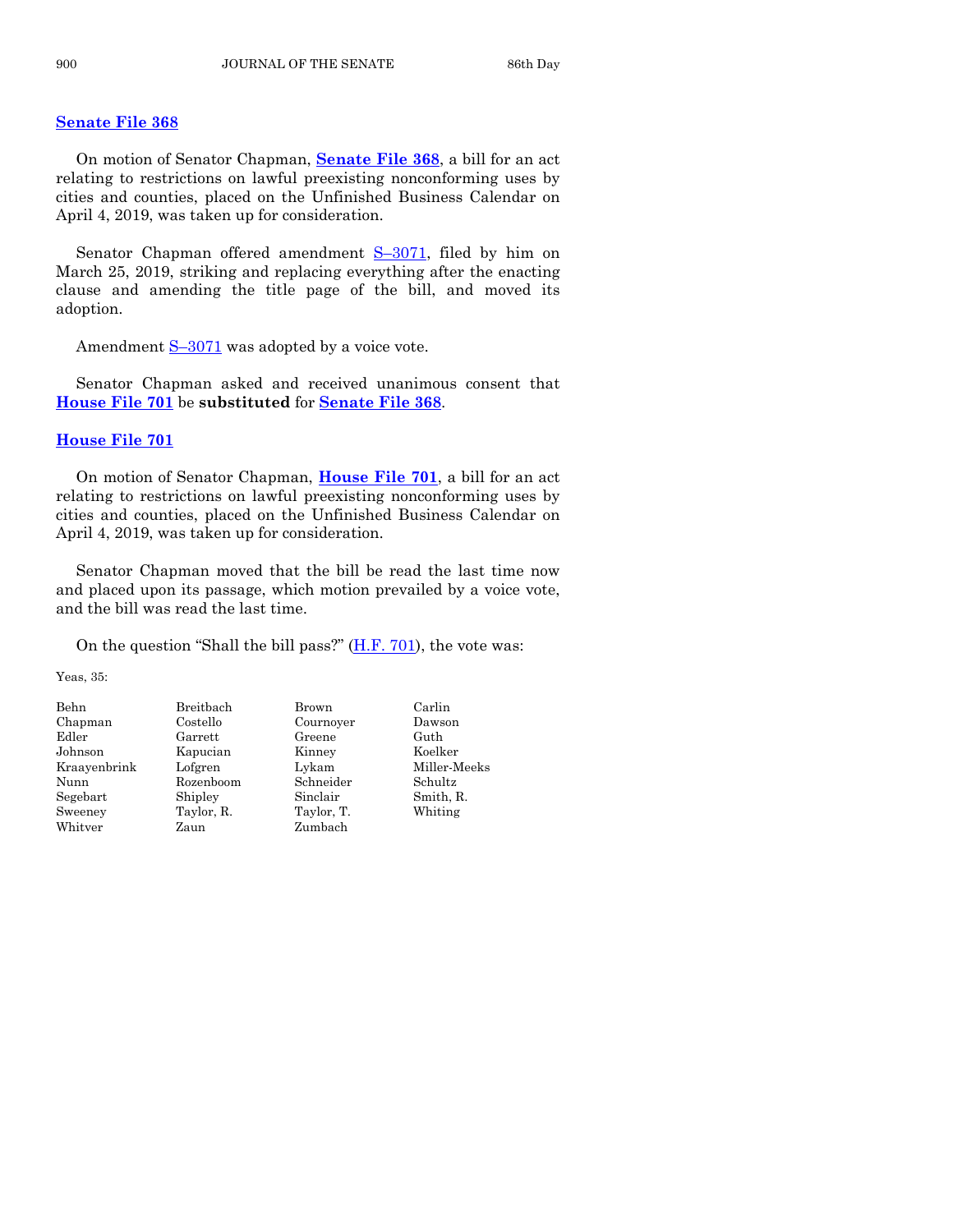Nays, 13:

| Bolkcom  | Boulton   | Celsi  | Dotzler   |
|----------|-----------|--------|-----------|
| Giddens  | Hogg      | Jochum | Mathis    |
| Petersen | Quirmbach | Ragan  | Smith. J. |
| Wahls    |           |        |           |

Absent, 2:

Bisignano Feenstra

The bill, having received a constitutional majority, was declared to have passed the Senate and the title was agreed to.

# WITHDRAWN

Senator Chapman asked and received unanimous consent that **[Senate File 368](https://www.legis.iowa.gov/legislation/BillBook?ga=88&ba=SF368)** be **withdrawn** from further consideration of the Senate.

#### **[Senate File 379](https://www.legis.iowa.gov/legislation/BillBook?ga=88&ba=SF379)**

On motion of Senator Garrett, **[Senate File 379](https://www.legis.iowa.gov/legislation/BillBook?ga=88&ba=SF379)**, a bill for an act relating to qualifications to practice law in Iowa and regulation of persons admitted to practice law in a jurisdiction of the United States other than Iowa, placed on the Unfinished Business Calendar on April 4, 2019, was taken up for consideration.

Senator Garrett moved that the bill be read the last time now and placed upon its passage, which motion prevailed by a voice vote, and the bill was read the last time.

On the question "Shall the bill pass?" [\(S.F. 379\)](https://www.legis.iowa.gov/legislation/BillBook?ga=88&ba=SF379), the vote was:

Yeas, 48:

| Behn     | Bolkcom   | Boulton | Breitbach    |
|----------|-----------|---------|--------------|
| Brown    | Carlin    | Celsi   | Chapman      |
| Costello | Cournoyer | Dawson  | Dotzler      |
| Edler    | Garrett   | Giddens | Greene       |
| Guth     | Hogg      | Jochum  | Johnson      |
| Kapucian | Kinney    | Koelker | Kraavenbrink |
| Lofgren  | Lykam     | Mathis  | Miller-Meeks |
|          |           |         |              |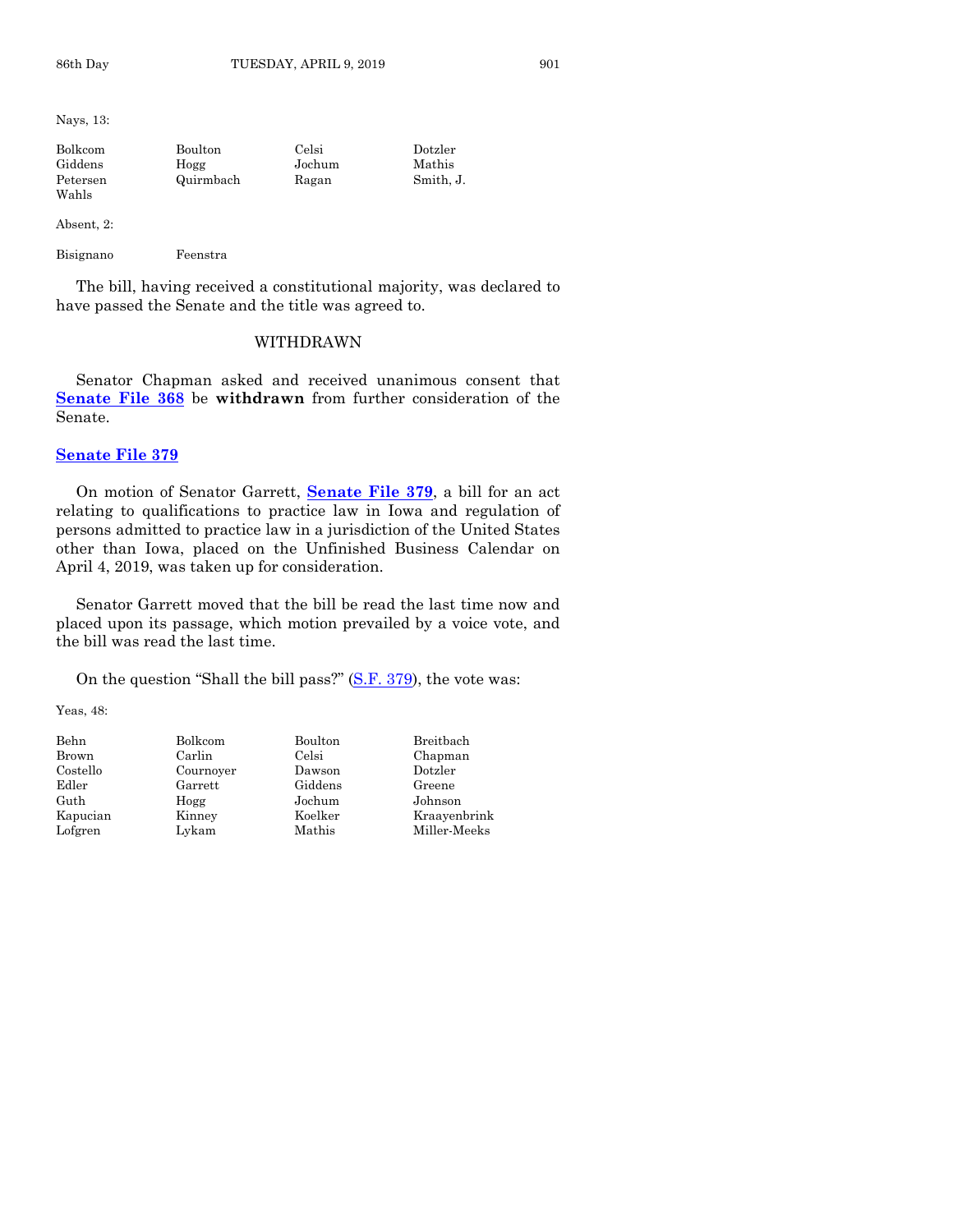902 JOURNAL OF THE SENATE 86th Day

| Nunn      | Petersen   | Quirmbach  | Ragan     |
|-----------|------------|------------|-----------|
| Rozenboom | Schneider  | Schultz    | Segebart  |
| Shipley   | Sinclair   | Smith, J.  | Smith, R. |
| Sweeney   | Taylor, R. | Taylor, T. | Wahls     |
| Whiting   | Whitver    | Zaun       | Zumbach   |
|           |            |            |           |

Nays, none.

Absent, 2:

Bisignano Feenstra

The bill, having received a constitutional majority, was declared to have passed the Senate and the title was agreed to.

#### IMMEDIATELY MESSAGED

Senator Whitver asked and received unanimous consent that **Senate Files 329** and **379** and **[House File 701](https://www.legis.iowa.gov/legislation/BillBook?ga=88&ba=HF701)** be **immediately messaged** to the House.

# CONSIDERATION OF BILLS (Unfinished Business Calendar)

Senator Whitver asked and received unanimous consent to take up for consideration Senate Files 542 and 546.

#### **[Senate File 542](https://www.legis.iowa.gov/legislation/BillBook?ga=88&ba=SF542)**

On motion of Senator Carlin, **[Senate File 542](https://www.legis.iowa.gov/legislation/BillBook?ga=88&ba=SF542)**, a bill for an act relating to reimbursement for dually eligible Medicare and Medicaid members receiving the Medicare hospice benefit and Medicaid-only members electing the hospice benefit in a nursing facility, placed on the Unfinished Business Calendar on April 4, 2019, was taken up for consideration.

Senator Carlin asked and received unanimous consent that **[House](https://www.legis.iowa.gov/legislation/BillBook?ga=88&ba=HF518)  [File 518](https://www.legis.iowa.gov/legislation/BillBook?ga=88&ba=HF518)** be **substituted** for **[Senate File 542](https://www.legis.iowa.gov/legislation/BillBook?ga=88&ba=SF542)**.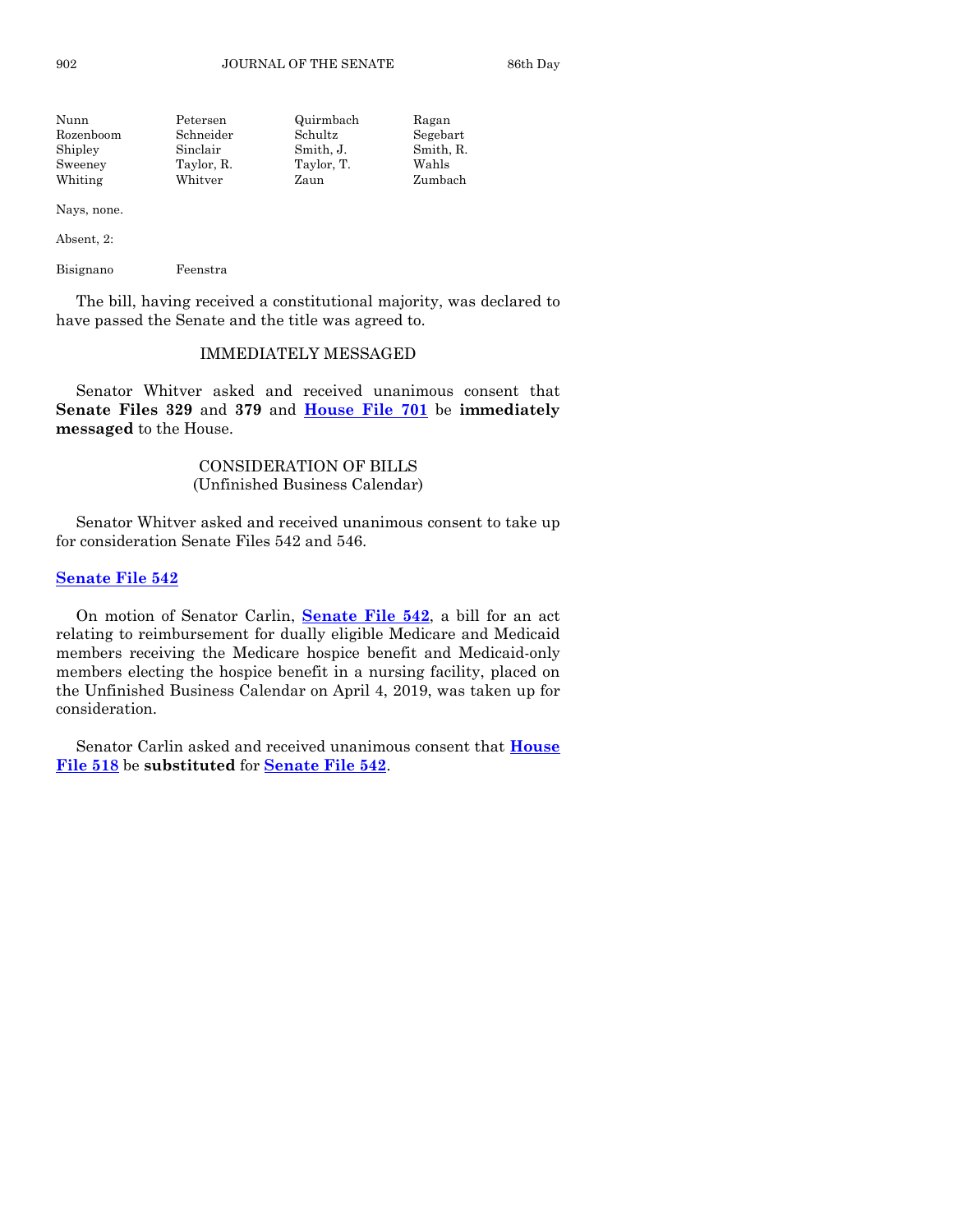# **[House File 518](https://www.legis.iowa.gov/legislation/BillBook?ga=88&ba=HF518)**

On motion of Senator Carlin, **[House File 518](https://www.legis.iowa.gov/legislation/BillBook?ga=88&ba=HF518)**, a bill for an act relating to reimbursement for dually eligible Medicare and Medicaid members receiving the Medicare hospice benefit and Medicaid-only members electing the hospice benefit in a nursing facility, placed on the Unfinished Business Calendar on April 4, 2019, was taken up for consideration.

Senator Carlin moved that the bill be read the last time now and placed upon its passage, which motion prevailed by a voice vote, and the bill was read the last time.

On the question "Shall the bill pass?"  $(H.F. 518)$ , the vote was:

Yeas, 48:

| Behn        | <b>Bolkcom</b> | <b>Boulton</b> | Breithach    |
|-------------|----------------|----------------|--------------|
| Brown       | Carlin         | Celsi          | Chapman      |
| Costello    | Cournoyer      | Dawson         | Dotzler      |
| Edler       | Garrett        | Giddens        | Greene       |
| Guth        | Hogg           | Jochum         | Johnson      |
| Kapucian    | Kinney         | Koelker        | Kraavenbrink |
| Lofgren     | Lykam          | Mathis         | Miller-Meeks |
| Nunn        | Petersen       | Quirmbach      | Ragan        |
| Rozenboom   | Schneider      | Schultz        | Segebart     |
| Shipley     | Sinclair       | Smith, J.      | Smith, R.    |
| Sweeney     | Taylor, R.     | Taylor, T.     | Wahls        |
| Whiting     | Whitver        | Zaun           | Zumbach      |
| Nays, none. |                |                |              |

Absent, 2:

Bisignano Feenstra

The bill, having received a constitutional majority, was declared to have passed the Senate and the title was agreed to.

#### WITHDRAWN

Senator Carlin asked and received unanimous consent that **[Senate File 542](https://www.legis.iowa.gov/legislation/BillBook?ga=88&ba=SF542)** be **withdrawn** from further consideration of the Senate.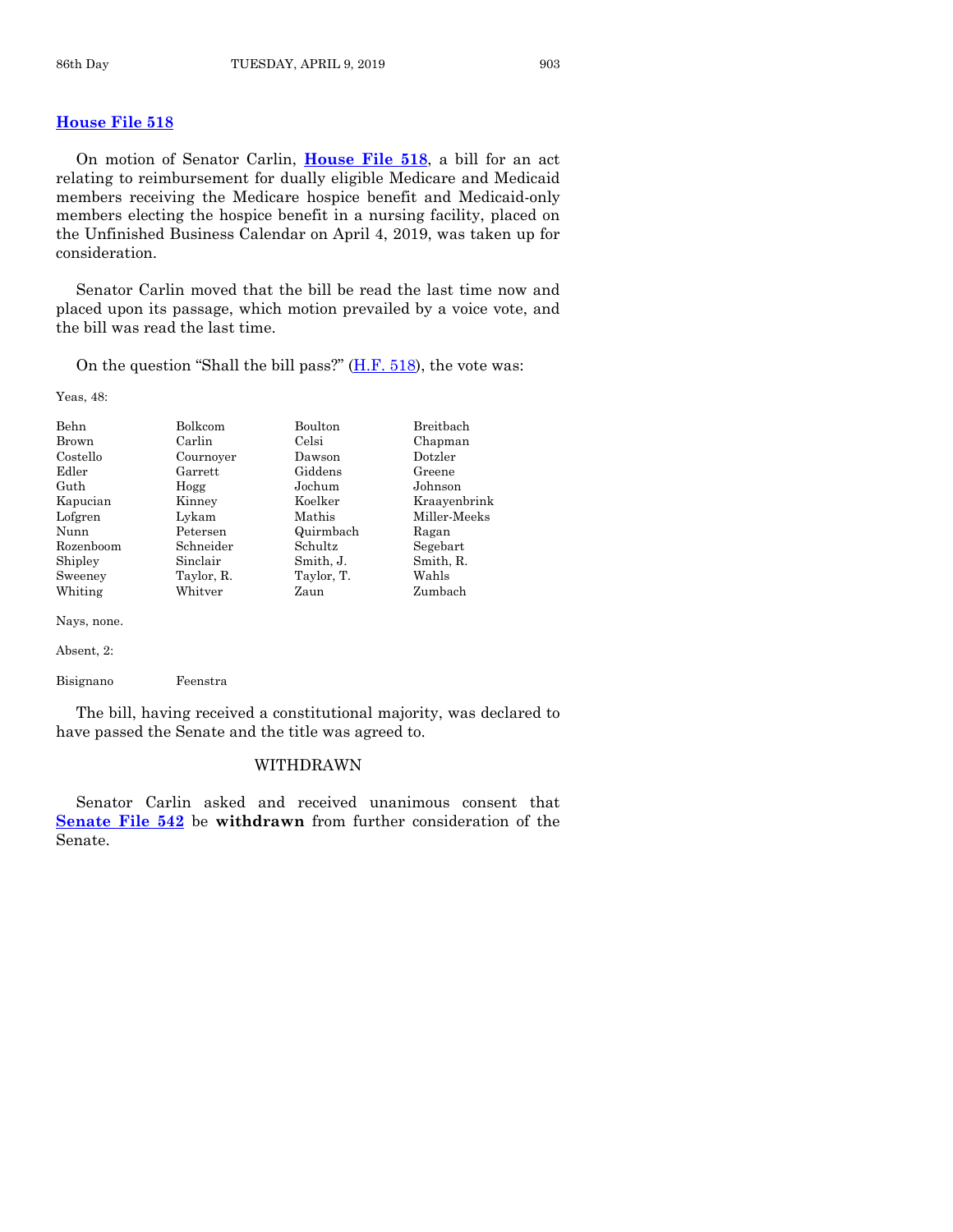#### **[Senate File 546](https://www.legis.iowa.gov/legislation/BillBook?ga=88&ba=SF546)**

On motion of Senator Whiting, **[Senate File 546](https://www.legis.iowa.gov/legislation/BillBook?ga=88&ba=SF546)**, a bill for an act relating to statutory corrections which may adjust language to reflect current practices, insert earlier omissions, delete redundancies and inaccuracies, delete temporary language, resolve inconsistencies and conflicts, update ongoing provisions, or remove ambiguities, and including retroactive applicability provisions, placed on the Unfinished Business Calendar on April 4, 2019, was taken up for consideration.

Senator Whiting offered amendment S–[3013,](https://www.legis.iowa.gov/legislation/BillBook?ga=88&ba=S3013) filed by the committee on Judiciary on March 7, 2019, to pages 87–88 of the bill, and moved its adoption.

Amendment  $S-3013$  $S-3013$  was adopted by a voice vote.

Senator Whiting asked and received unanimous consent that **[House File 679](https://www.legis.iowa.gov/legislation/BillBook?ga=88&ba=HF679)** be **substituted** for **[Senate File 546](https://www.legis.iowa.gov/legislation/BillBook?ga=88&ba=SF546)**.

#### **[House File 679](https://www.legis.iowa.gov/legislation/BillBook?ga=88&ba=HF679)**

On motion of Senator Whiting, **[House File 679](https://www.legis.iowa.gov/legislation/BillBook?ga=88&ba=HF679)**, a bill for an act relating to statutory corrections which may adjust language to reflect current practices, insert earlier omissions, delete redundancies and inaccuracies, delete temporary language, resolve inconsistencies and conflicts, update ongoing provisions, or remove ambiguities, and including retroactive applicability provisions, placed on the Unfinished Business Calendar on April 4, 2019, was taken up for consideration.

Senator Whiting offered amendment S–[3140,](https://www.legis.iowa.gov/legislation/BillBook?ga=88&ba=S3140) filed by him from the floor to page 36 of the bill, and moved its adoption.

Amendment  $S-3140$  $S-3140$  was adopted by a voice vote.

Senator Whiting moved that the bill be read the last time now and placed upon its passage, which motion prevailed by a voice vote, and the bill was read the last time.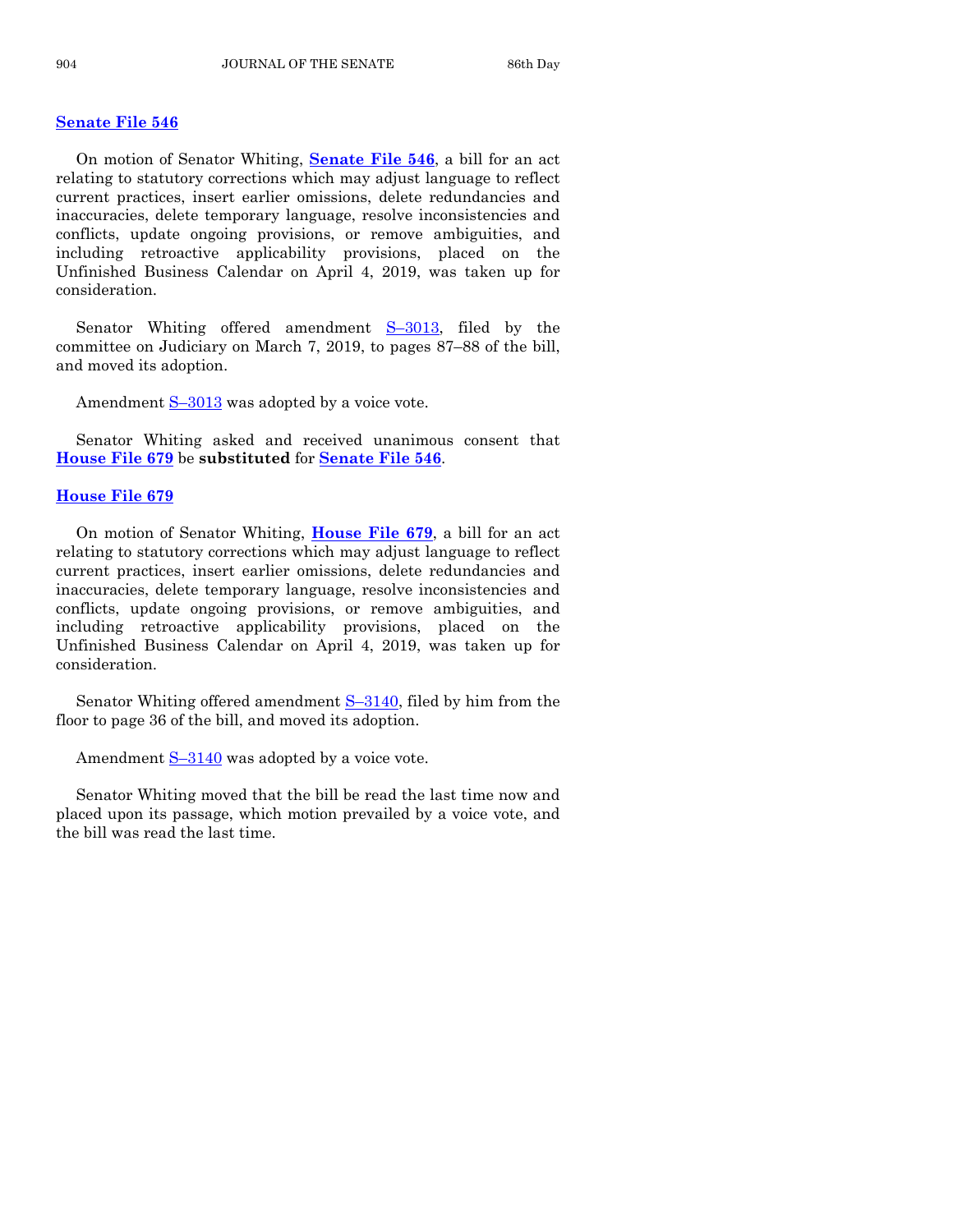Yeas, 48:

| Behn      | Bolkcom    | Boulton    | Breitbach    |
|-----------|------------|------------|--------------|
| Brown     | Carlin     | Celsi      | Chapman      |
| Costello  | Cournoyer  | Dawson     | Dotzler      |
| Edler     | Garrett    | Giddens    | Greene       |
| Guth      | Hogg       | Jochum     | Johnson      |
| Kapucian  | Kinney     | Koelker    | Kraayenbrink |
| Lofgren   | Lykam      | Mathis     | Miller-Meeks |
| Nunn      | Petersen   | Quirmbach  | Ragan        |
| Rozenboom | Schneider  | Schultz    | Segebart     |
| Shipley   | Sinclair   | Smith, J.  | Smith, R.    |
| Sweeney   | Taylor, R. | Taylor, T. | Wahls        |
| Whiting   | Whitver    | Zaun       | Zumbach      |

Nays, none.

Absent, 2:

Bisignano Feenstra

The bill, having received a constitutional majority, was declared to have passed the Senate and the title was agreed to.

# WITHDRAWN

Senator Whiting asked and received unanimous consent that **[Senate File 546](https://www.legis.iowa.gov/legislation/BillBook?ga=88&ba=SF546)** be **withdrawn** from further consideration of the Senate.

#### IMMEDIATELY MESSAGED

Senator Whitver asked and received unanimous consent that **House Files 518** and **679** be **immediately messaged** to the House.

# CONSIDERATION OF BILL (Unfinished Business Calendar)

Senator Whitver asked and received unanimous consent to take up for consideration [Senate File 530.](https://www.legis.iowa.gov/legislation/BillBook?ga=88&ba=SF530)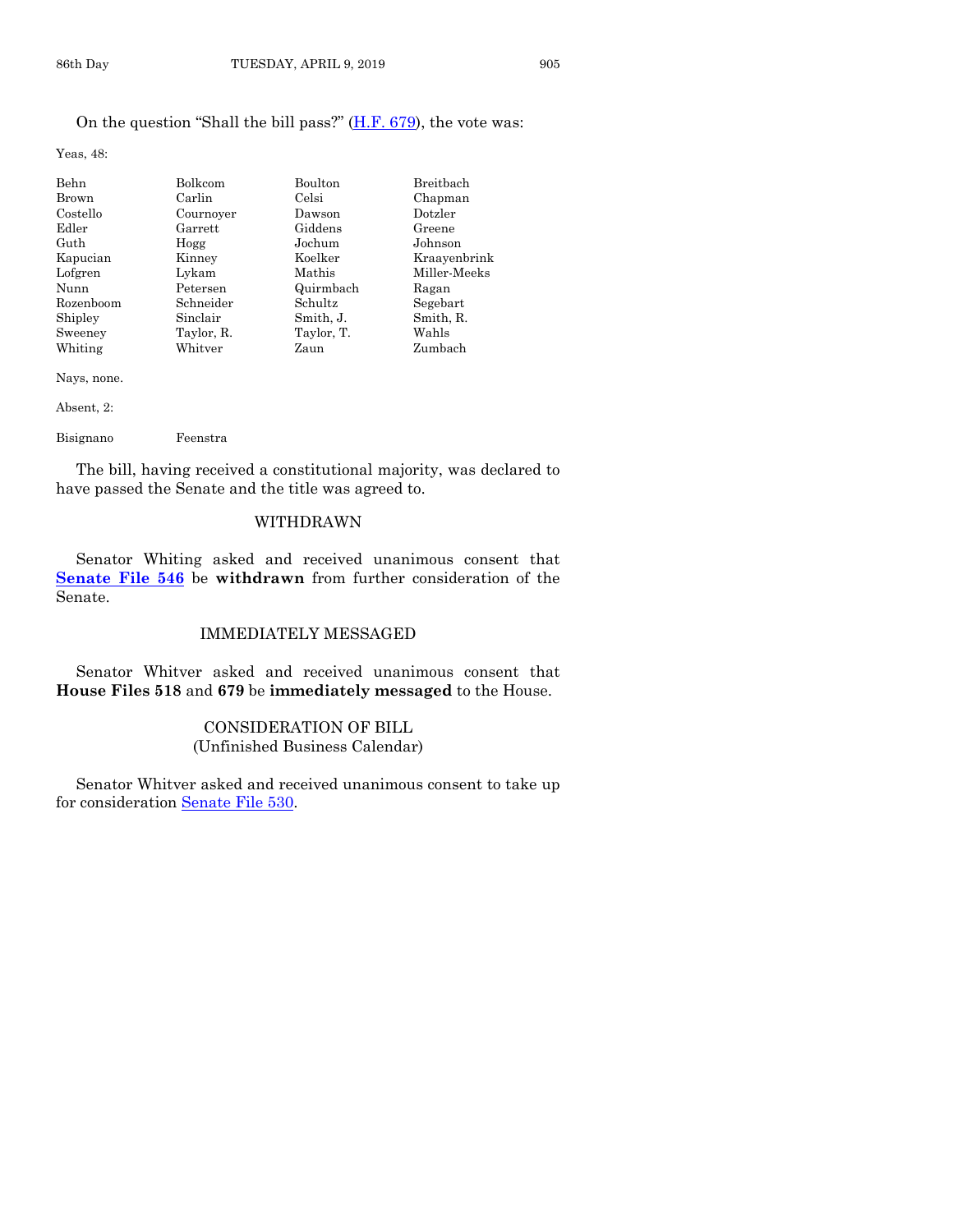#### **[Senate File 530](https://www.legis.iowa.gov/legislation/BillBook?ga=88&ba=SF530)**

On motion of Senator Greene, **[Senate File 530](https://www.legis.iowa.gov/legislation/BillBook?ga=88&ba=SF530)**, a bill for an act relating to the dispensing of insulin in emergency situations, and providing for insurance coverage, placed on the Unfinished Business Calendar on April 4, 2019, was taken up for consideration.

Senator Greene offered amendment  $S-3143$ , filed by him from the floor, striking and replacing everything after the enacting clause and amending the title page of the bill, and moved its adoption.

Amendment S–[3143](https://www.legis.iowa.gov/legislation/BillBook?ga=88&ba=S3143) was adopted by a voice vote.

Senator Greene asked and received unanimous consent that **[House File 700](https://www.legis.iowa.gov/legislation/BillBook?ga=88&ba=HF700)** be **substituted** for **[Senate File 530](https://www.legis.iowa.gov/legislation/BillBook?ga=88&ba=SF530)**.

#### **[House File 700](https://www.legis.iowa.gov/legislation/BillBook?ga=88&ba=HF700)**

On motion of Senator Greene, **[House File 700](https://www.legis.iowa.gov/legislation/BillBook?ga=88&ba=HF700)**, a bill for an act relating to the dispensing of insulin in emergency situations, and providing for insurance coverage, placed on the Unfinished Business Calendar on April 4, 2019, was taken up for consideration.

Senator Greene offered amendment  $S-3141$ , filed by him from the floor, striking and replacing everything after the enacting clause and amending the title page of the bill, and moved its adoption.

Amendment S–[3141](https://www.legis.iowa.gov/legislation/BillBook?ga=88&ba=S3141) was adopted by a voice vote.

Senator Greene moved that the bill be read the last time now and placed upon its passage, which motion prevailed by a voice vote, and the bill was read the last time.

On the question "Shall the bill pass?" [\(H.F. 700\)](https://www.legis.iowa.gov/legislation/BillBook?ga=88&ba=HF700), the vote was:

Yeas, 49:

| Behn      | Bisignano | Bolkcom   | Boulton |
|-----------|-----------|-----------|---------|
| Breitbach | Brown     | Carlin    | Celsi   |
| Chapman   | Costello  | Cournoyer | Dawson  |
| Dotzler   | Edler     | Garrett   | Giddens |
| Greene    | Guth      | Hogg      | Jochum  |
| Johnson   | Kapucian  | Kinney    | Koelker |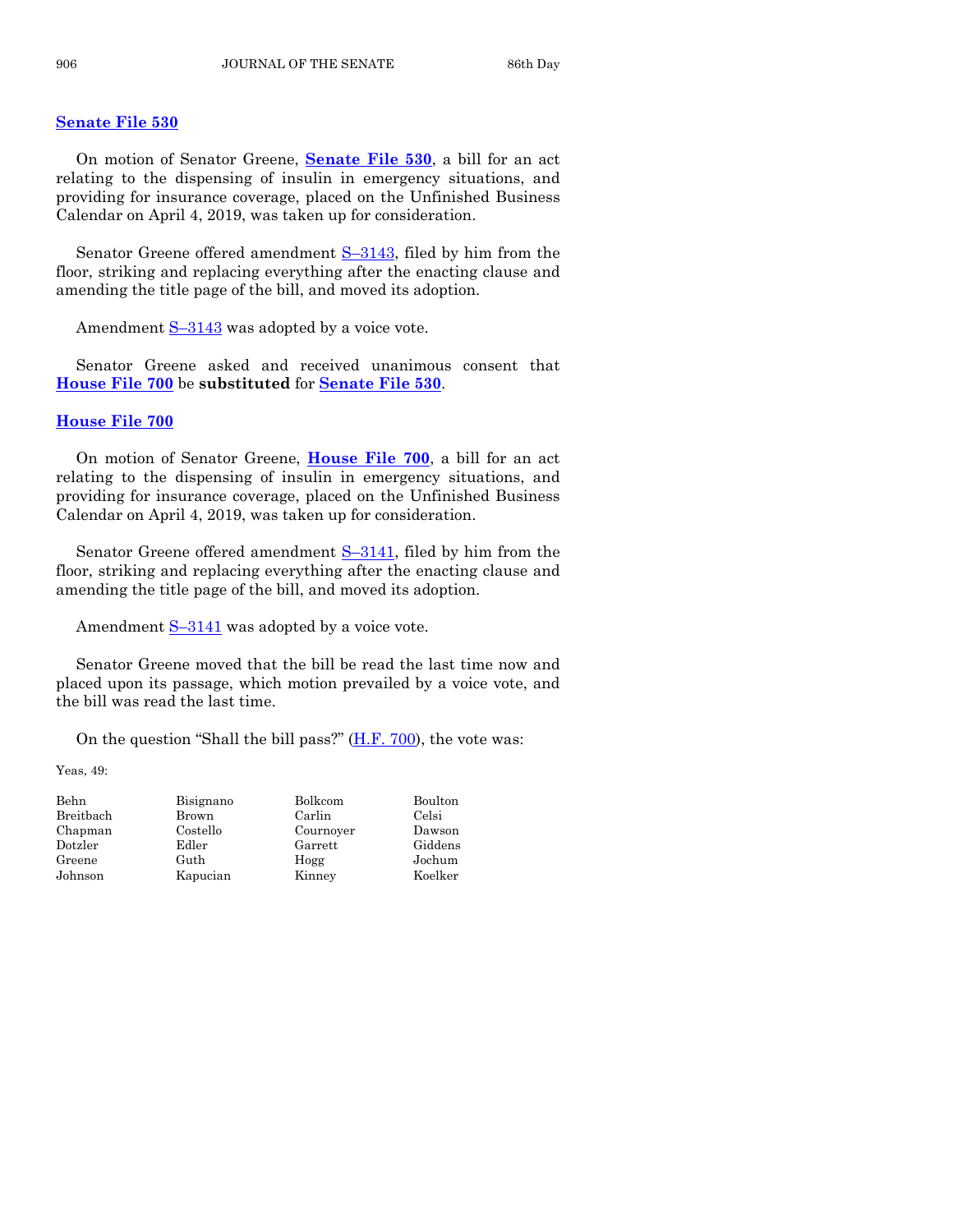| Kraavenbrink | Lofgren   | Lykam      | Mathis     |
|--------------|-----------|------------|------------|
| Miller-Meeks | Nunn      | Petersen   | Quirmbach  |
| Ragan        | Rozenboom | Schneider  | Schultz    |
| Segebart     | Shipley   | Sinclair   | Smith, J.  |
| Smith, R.    | Sweeney   | Taylor, R. | Taylor, T. |
| Wahls        | Whiting   | Whitver    | Zaun       |
| Zumbach      |           |            |            |

Nays, none.

Absent, 1:

Feenstra

The bill, having received a constitutional majority, was declared to have passed the Senate and the title, as amended, was agreed to.

# WITHDRAWN

Senator Greene asked and received unanimous consent that **[Senate File 530](https://www.legis.iowa.gov/legislation/BillBook?ga=88&ba=SF530)** be **withdrawn** from further consideration of the Senate.

#### SPECIAL GUEST

President Schneider introduced to the Senate chamber the Honorable Jim Griffin, former member of the Senate from Pottawattamie County, Council Bluffs, Iowa.

The Senate rose and expressed its welcome.

#### IMMEDIATELY MESSAGED

Senator Whitver asked and received unanimous consent that **[House File 700](https://www.legis.iowa.gov/legislation/BillBook?ga=88&ba=HF700)** be **immediately messaged** to the House.

#### RECONVENED

The Senate reconvened at 1:39 p.m., President Schneider presiding.

The Senate stood at ease at 1:39 p.m. until the fall of the gavel for the purpose of a Republican party caucus.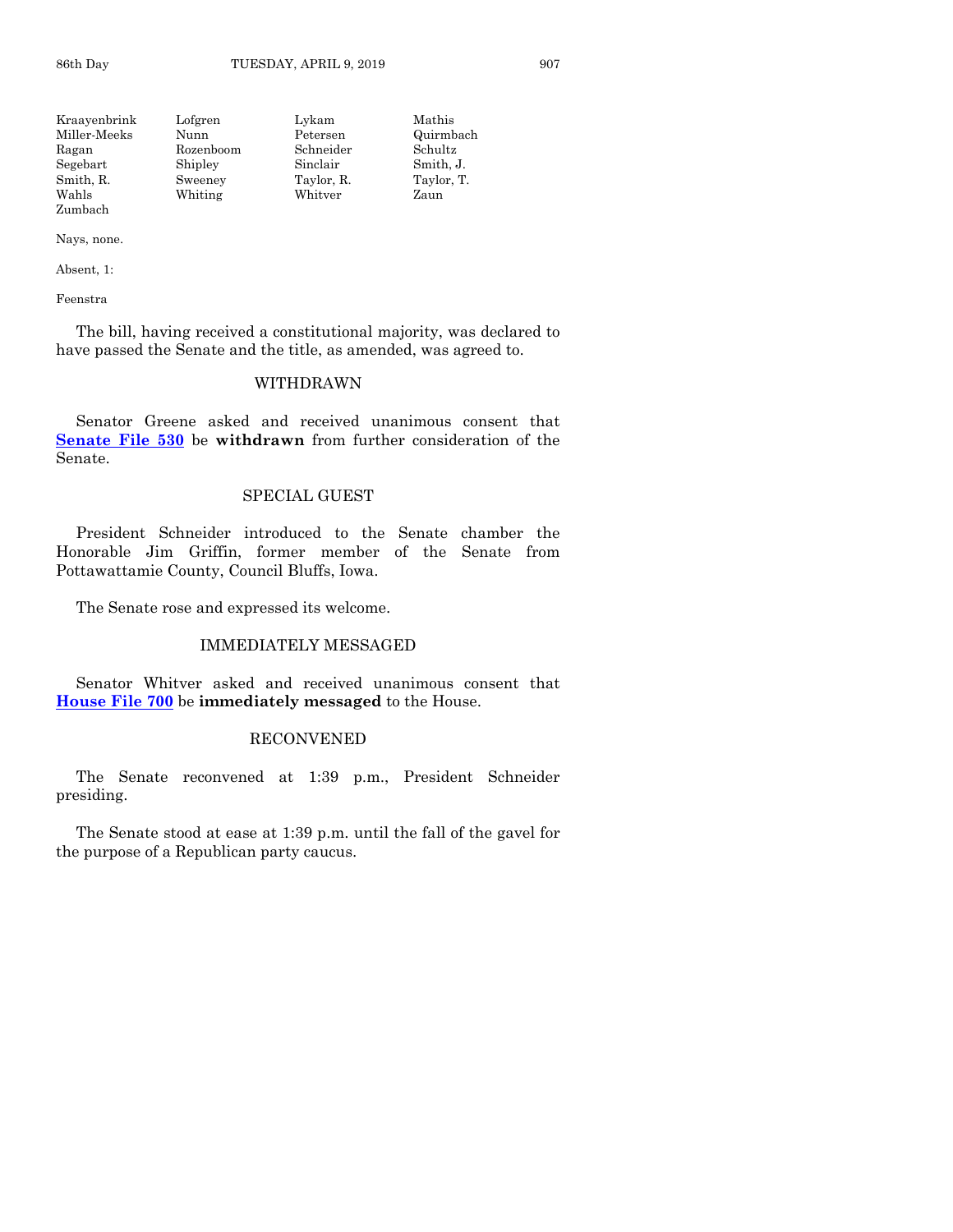The Senate resumed session at 2:14 p.m., President Schneider presiding.

#### ADJOURNMENT

On motion of Senator Whitver, the Senate adjourned at 2:14 p.m. until 9:00 a.m., Wednesday, April 10, 2019.

#### **APPENDIX**

## REPORT OF COMMITTEE MEETING

#### **RULES AND ADMINISTRATION**

**Convened:** Tuesday, April 9, 2019, 9:00 a.m.

**Members Present:** Whitver, Chair; Schneider, Vice Chair; Petersen, Ranking Member; Behn, Bolkcom, Chapman, Jochum, Ragan, Sinclair, and R. Smith.

**Members Absent:** Feenstra (excused).

**Committee Business:** [SR 19](https://www.legis.iowa.gov/legislation/BillBook?ga=88&ba=SR19) an[d SR 21.](https://www.legis.iowa.gov/legislation/BillBook?ga=88&ba=SR21)

**Adjourned:** 9:05 a.m.

#### SUBCOMMITTEE ASSIGNMENT

#### **[House File 758](https://www.legis.iowa.gov/legislation/BillBook?ga=88&ba=HF758)**

EDUCATION APPROPRIATIONS: Kraayenbrink, Chair; Koelker, Quirmbach, Sinclair, and Wahls

# FINAL COMMITTEE REPORT OF BILL ACTION

#### **RULES AND ADMINISTRATION**

**Bill Title:** [SENATE RESOLUTION 21,](https://www.legis.iowa.gov/legislation/BillBook?ga=88&ba=SR21) a resolution for recognizing the impact of the Iowa Tuition Grant program on Iowa's citizens, towns, and cities, and honoring the efforts of Governor Robert D. Ray and the legislative leaders of the 63rd Iowa General Assembly on the 50th anniversary of the program.

**Recommendation:** DO PASS.

**Final Vote:** Yeas, 10: Whitver, Schneider, Petersen, Behn, Bolkcom, Chapman, Jochum, Ragan, Sinclair, and R. Smith. Nays, none. Absent, 1: Feenstra.

**Fiscal Note:** NOT REQUIRED UNDER JOINT RULE 17.